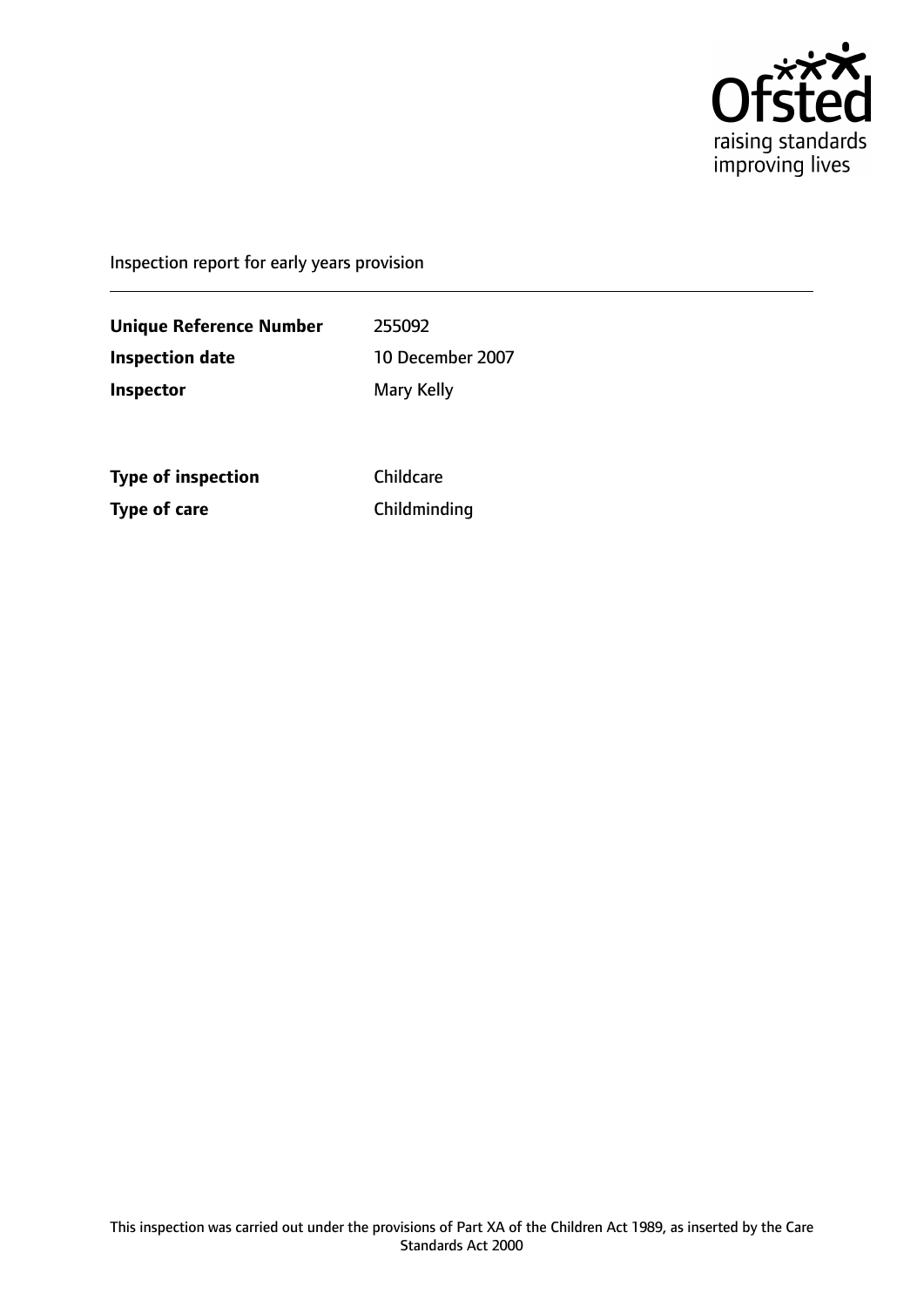### **ABOUT THIS INSPECTION**

The purpose of this inspection is to assure government, parents and the public of the quality of childcare and, if applicable, of nursery education. The inspection was carried out under Part XA Children Act 1989 asintroduced by the Care Standards Act 2000 and, where nursery education is provided, under Schedule 26 of the School Standards and Framework Act 1998.

This report details the main strengths and any areas for improvement identified during the inspection. The judgements included in the report are made in relation to the outcomes for children set out in the Children Act 2004; the National Standards for under 8s day care and childminding; and, where nursery education is provided, the *Curriculum guidance for the foundation stage.*

The report includes information on any complaints about the childcare provision which Ofsted has received since the last inspection or registration or 1 April 2004 whichever is the later.

### **The key inspection judgements and what they mean**

*Outstanding: this aspect of the provision is of exceptionally high quality Good: this aspect of the provision is strong Satisfactory: this aspect of the provision is sound Inadequate: this aspect of the provision is not good enough*

For more information about early years inspections, please see the booklet *Are you ready for your inspection?* which is available from Ofsted's website: *www.ofsted.gov.uk.*

## **THE QUALITY AND STANDARDS OF THE CARE**

On the basis of the evidence collected on this inspection:

The quality and standards of the care are good. The registered person meets the National Standards for under 8s day care and childminding.

#### **WHAT SORT OF SETTING IS IT?**

The childminder has been a childminder since 1996. She lives with her two daughters aged 18 and 15 years. They live in a three bedroom terraced house in Oldbury, Sandwell. Within walking distance of shopping centre and park.

The whole of the ground floor of the property is used for childminding. There is a fully enclosed rear garden available for outside play.

The family pet is a cat.

The childminder helps to run a local carer and toddler group. She is a member of the National Childminding Association.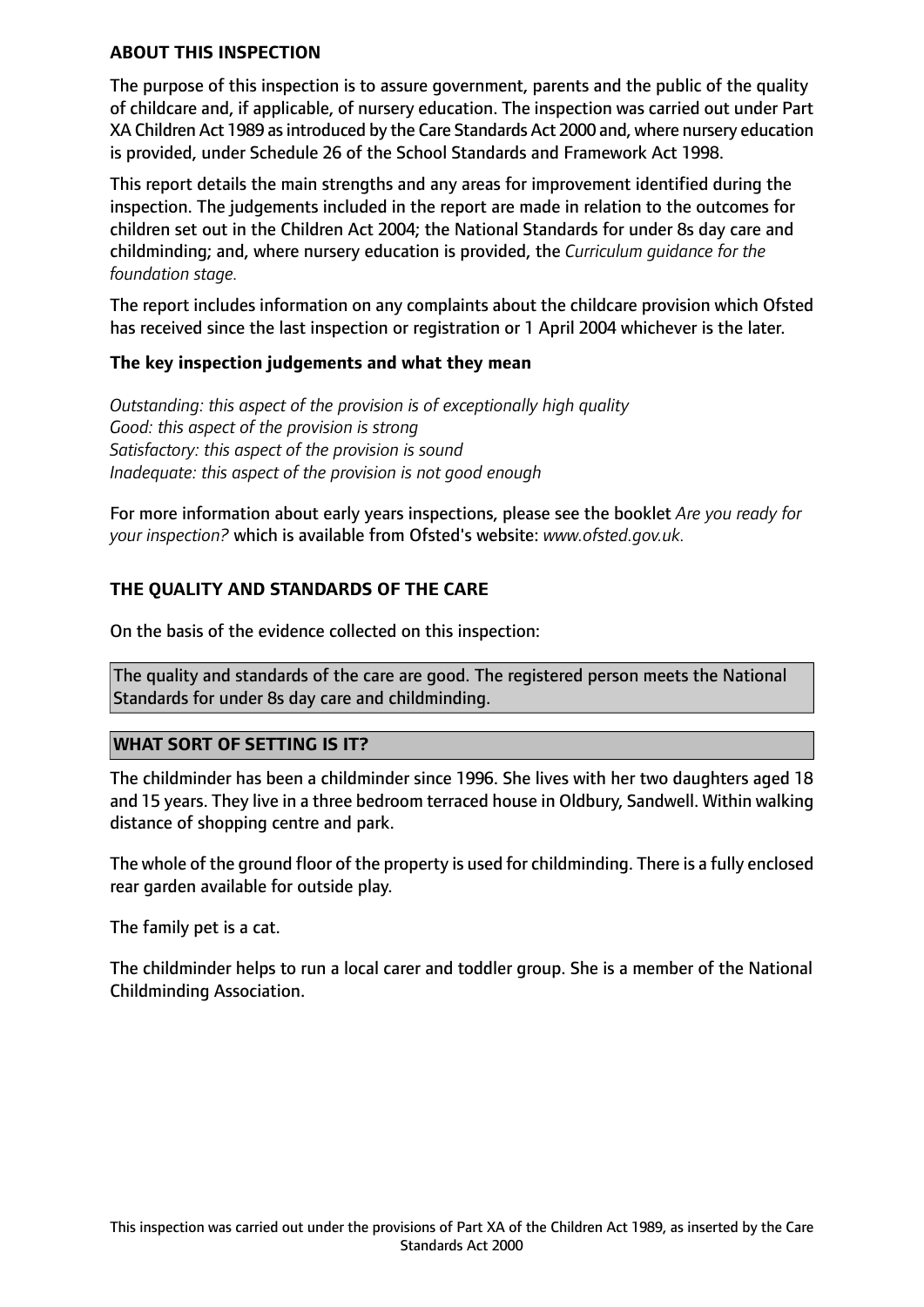## **Helping children to be healthy**

The provision is good.

The childminder's home is clean and children are protected from infection through the implementation of effective hygiene procedures. These include the cleanliness of all equipment, areas used by the children and kitchen surfaces. Children are learning the importance of good hygiene through their daily routines. They are encouraged to wash their hands after toileting and before eating, and this is reinforced by the children making posters to promote good hygiene as gentle reminders. This ensures children are well protected against cross-infection.

Procedures are in place to ensure that parents are well informed about all health issues, illnesses and accidents. The childminder is first aid trained and has access to a fully stocked first aid box, which is checked on a very regular basis. Therefore, in the event of a minor accident, children would receive appropriate levels of care. In an emergency the childminder has sought written consent from parents to seek medical advice or treatment, therefore, fully promoting children's well-being.

Children have regular opportunities to have access to the garden and the childminder does activities that enable them to develop positive attitudes to exercise. These include regular visits to the local park, walks within the community and trips further afield during the school holidays. Children are also able to have quiet time for relaxing throughout the sessions and benefit from the childminder's flexible daily routines, which ensures that their individual needs are met appropriately.

Children are offered a range of healthy snacks and drinks. The children's parents provide the main meal of the day for their own children, this ensures that at lunchtime the children are getting a meal that meets their individual dietary needs. The childminder demonstrates a good understanding of the importance of providing children with nutritionally balanced snacks and works in partnership with parents to understand children's individual likes, dislikes and dietary needs. Children are sufficiently hydrated, with drinks readily available to them at all times.

## **Protecting children from harm or neglect and helping them stay safe**

The provision is good.

Children's risk of accidental injury is minimised because the childminder has a professional understanding of health and safety. The environment is well maintained and organised allowing children to move around independently and safely as they access activities. Visual risk assessments are carried out in the home to identify and address any potential risks to children. The childminder has a safe and secure rear garden for the children to play in. This enables the children to have access to a child-friendly outside space, where they will be able to play safely.

Children use good quality equipment appropriate to their age and stage of development. The childminder carries out regular checks on items of equipment used, to ensure they are suitable for the children to use safely. Children's risk of accidental injury is also minimised as appropriate safety equipment is in place including socket covers, fire guard and a stair gate to prevent children from potential risks. The childminder has been proactive in giving thought to an evacuation plan, and the children are aware of the procedure, therefore they have a good awareness about what to do in an emergency.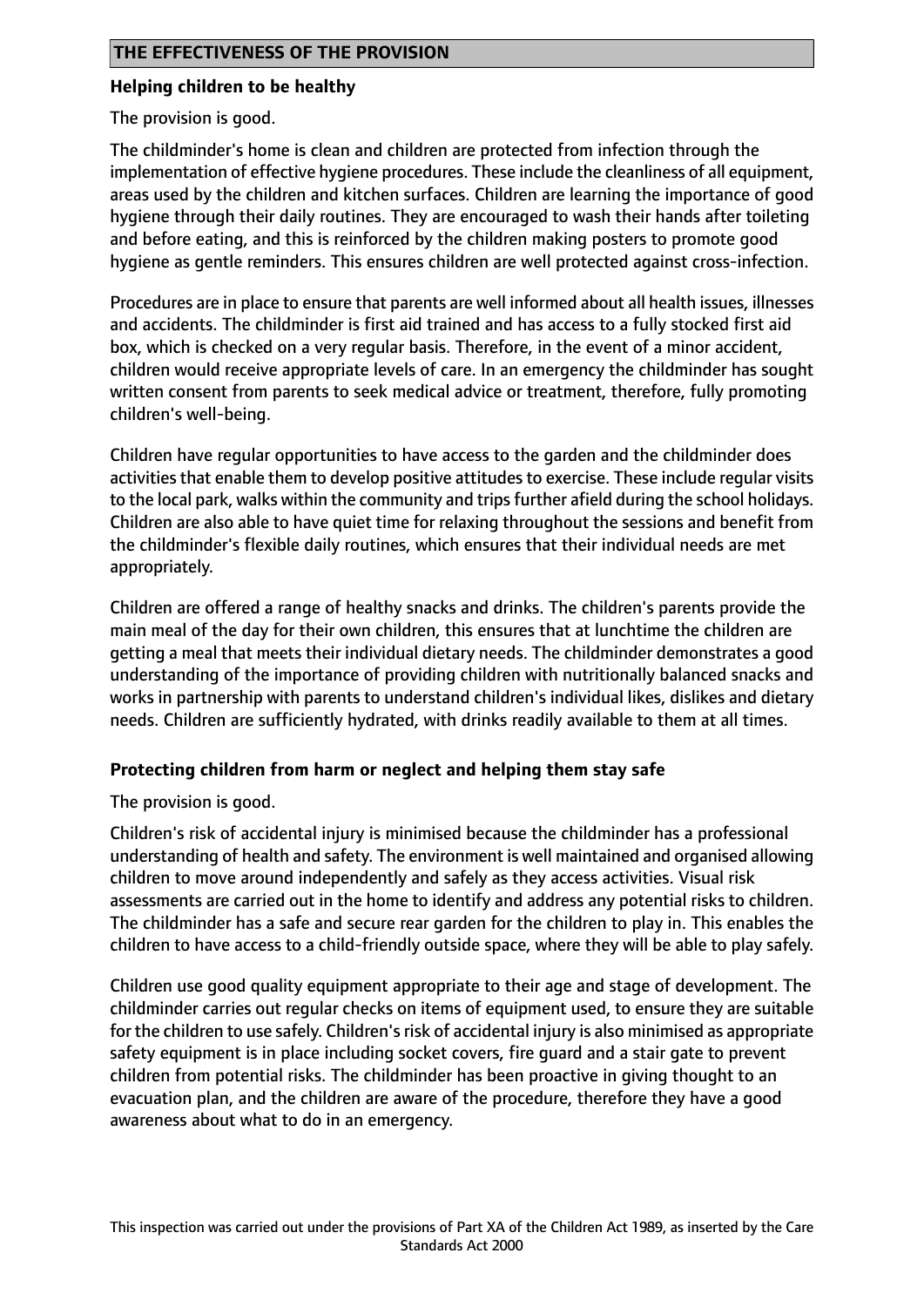Children are well protected because the childminder has a clear, professional understanding of child protection procedures and is aware of her role and responsibility to protect the children in her care. The childminder informs parents of her responsibilities and procedures to ensure that they fully understand her duty to report any concerns.

# **Helping children achieve well and enjoy what they do**

The provision is good.

Children are happy and form close relationships with the childminder due to the close attention they receive. Their daily routines, likes, dislikes and favourite toys are recognised and acknowledged by the childminder who responds sensitively by ensuring their needs are appropriately met. The childminder involves herself in their play and there are many cuddles and positive interaction throughout the day. She is aware of the concentration levels of individual children and has a very good knowledge of what they like to do. Children make decisions about how they would like to spend their time and which resources they want to play with.

Whilst in the home children engage in a range of creative activities including drawing. They thoroughly enjoy free play and all of the older children have access to their own books for art and craft activities. Children also regularly visit external groups where they are able to socialise with other children and extend on their play experiences.

# **Helping children make a positive contribution**

The provision is good.

The childminder has a good understanding of appropriate behaviour management strategies and children are well behaved. Children's behaviour and achievements are praised and valued by the childminder, which in turn develops their confidence and self-esteem. The childminder has a detailed knowledge of all the children in her care and she takes pride in seeing them develop to their full potential.

Although not currently caring for children with identified learning difficulties and/or disabilities, the childminder understands the importance of working closely with parents and other professionals to support and meet their individual needs. However, children do not have full opportunities to develop an awareness of the wider world and their community, through taking part in celebrating and discussing cultural festivals. They do have access to a good range of resources reflecting the diversity of society.

The childminder has developed a friendly, informal and professional partnership with parents. Information regarding children's needs is shared prior to them starting. Therefore children receive consistent care which is respectful of their needs and in line with parents' wishes. Parents are kept up to date with their child's progress and activities through daily text messages, telephone calls and discussions.

## **Organisation**

The organisation is good.

Children are cared for in a warm, comfortable and stimulating environment. They are very happy and settled in the childminder's care, and significantly benefit from her caring nature and her obvious enjoyment in her role as childminder. She has ensured that all adults in the household have been suitably checked to protect children.